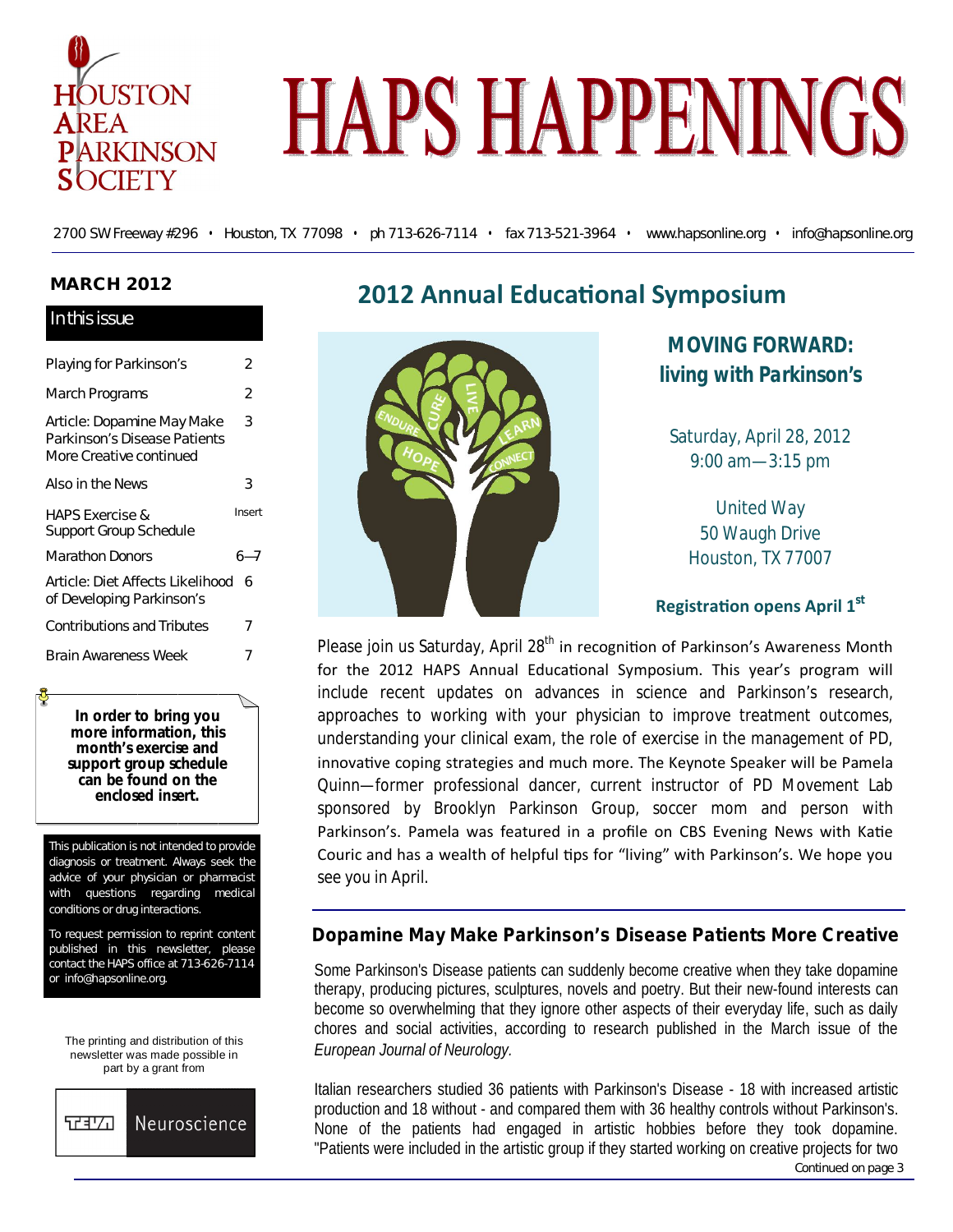# 2nd Annual Playing for Parkinson's



Please join us for the 2nd annual Playing for Parkinson's fundraising event.

Bring your dancing shoes and get ready for some great Texas blues, rock n' roll music and delicious homemade Texas BBQ. There will be a silent auction, raffle and more.

The event, originated and organized by Doug Benzuly, was created to raise awareness of Parkinson's disease and to benefit HAPS and the individuals it serves.

# GOOD MUSIC FOR A GOOD CAUSE

THE BIG EASY 5731 Kirby Drive

Music from 2-7 pm \$20 Donation at the door

**Benefiting HOUSTON AREA<br>PARKINSON SOCIETY** THE MICHAEL J. FOX FOUNDATION<br>FOR PARKINSON'S RESEARCH

holland k. smith john mcvey & the stumble • tony vega paul ramirez • mojofromopolis • the humbuckers

Mørch 25, 2012

# Newly Diagnosed Education Program

**Saturday, March 24, 2012 8:30 am—12:30 pm** 

**Speaker: Dr. Joohi Jimenez-Shahed**, Movement Disorder Specialist, Baylor College of Medicine, Parkinson's Disease Center & Movement Disorders Clinic

This program is designed as a "Parkinson's 101" course for individuals who have been diagnosed within the past three years, their family members or friends who want to learn more about the disease, treatment options and coping strategies.

# Seating is limited and registration is required. Call 713-626-7114 to RSVP.

# DBS Discussion Group

**Wednesday, March 28, 2012 6:00—8:00 pm**  American Red Cross ▪ 2700 SW Freeway ▪ Houston, TX ▪ 77098

## Speakers: Dr. Richard Simpson, Neurosurgeon, Methodist Neurological Institute

**Dr. William Ondo**, Movement Disorder Specialist, University of Texas Health Science Center at Houston

This program is designed for those with Parkinson's who have completed Deep Brain Stimulation Surgery, are thinking about having DBS or just want to learn more about DBS as a treatment option. Learn more about the surgical procedure; how DBS works; who makes a good candidate; which Parkinson's symptoms benefit most and for how long; what to expect before and after surgery; and what defines DBS success. Participants will also have the opportunity to talk to others who have either completed or considering DBS. Presented in partnership with Medtronic.

#### For more information or to register, please call 713-626-7114.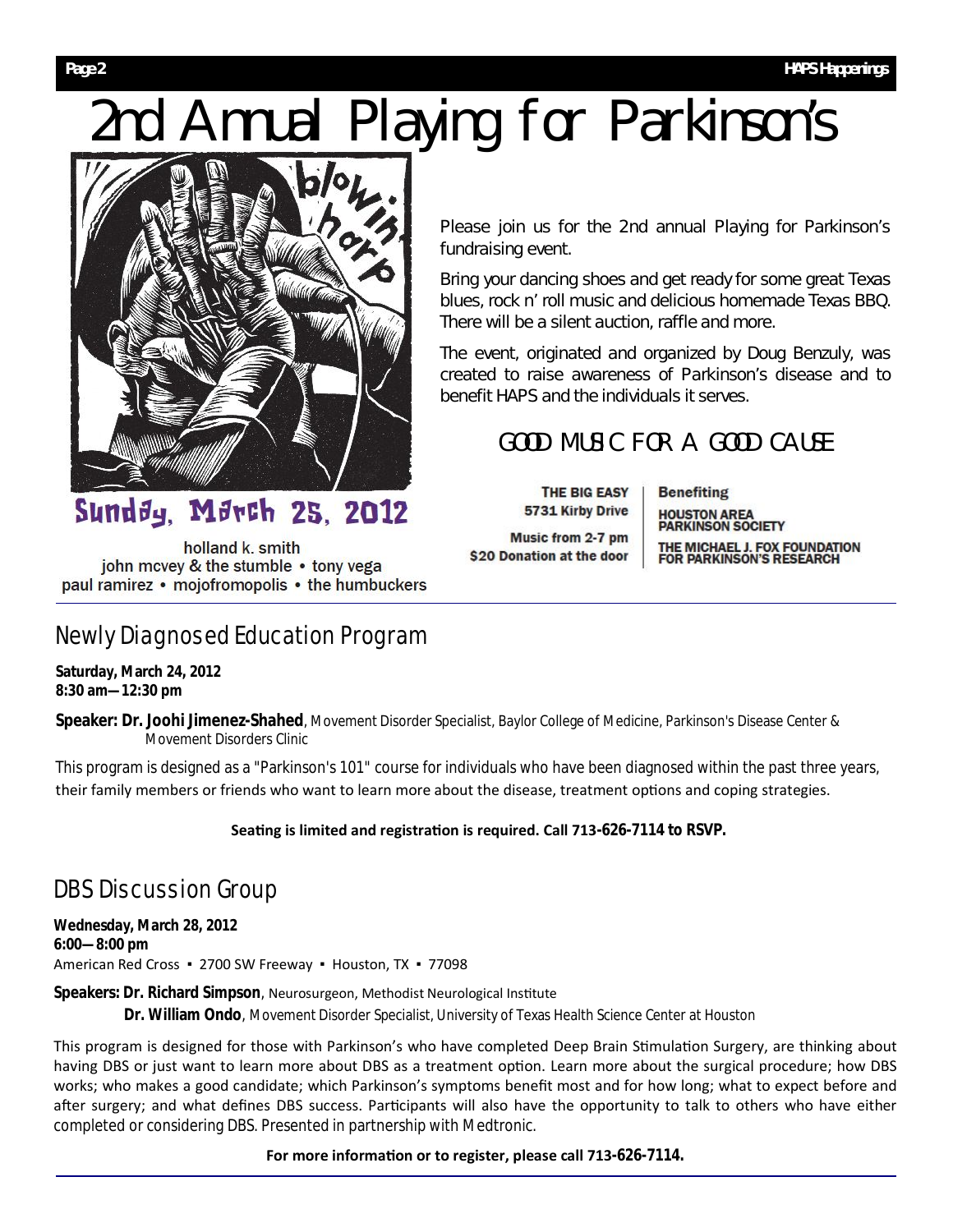#### **Creative** continued from page 1

or more hours a day after starting taking dopamine" explains lead author Dr Margherita Canesi, a neurological specialist at the Centro Parkinson e Disordini del Movimento in Milan.

"Our findings suggest that the patients' newly acquired artistic skills were probably there all along, but did not start to emerge until they took the dopamine therapy. They did not appear to be connected with abnormal repetitive behaviours, such as impulse control disorders or punding - stereotyped behavior characterised by an intense fascination with a complex, excessive, non-goal oriented, repetitive activity.

"Other researchers have noted that altered creative drive has been observed in patients who have neurodegenerative diseases or have had a stroke. However the anatomical and physiological understanding of creativity is difficult to establish and quantify."

Dopamine is a neurotransmitter that helps control the brain's reward and pleasure centres. It helps to regulate movement and emotional responses and enables people to see rewards and work towards them. Parkinson's Disease is caused by dopamine deficiency and using medication to increase dopamine levels in the brain is one of the most popular kinds of therapy.

Key findings of the study included:

- The artwork presented by the patients was mainly drawings/paintings (83%), poetry/novels (50%) and sculpture (28%). In 78% of cases, the patients showed more than one skill, normally writing plus painting or drawing.
- Some of the patients produced art that was sold and books that were published, but, at the other end of the scale, some of the creative work was of a very poor quality.
- By using the Torrence Test of Creative Thinking to compare the three groups, the researchers showed that the artistic Parkinson's Disease patients had similar overall and individual scores to the healthy controls. However the non-artistic patients had significantly lower overall scores than the healthy controls and significantly lower scores than the artistic patients when it came to the elaboration sub-score.
- There was no correlation between the Torrence Test of Creative Thinking scores and the scores obtained using the Barratt Impulsivity Scale, one of the oldest and most widely used measures of impulsive personality traits.
- The researchers also used the Minnesota Impulsive Disorders Interview. This showed that one creative patient was positive for compulsive sexual behaviour, one creative patient for compulsive buying and two creative and three non-creative patients for pathological gambling. However, there was little difference in the Torrence scores for patients who tested positive or negative on the Minnesota scale.
- None of the patients or healthy controls displayed the stereotyped behaviour measured by the Punding Rating Scale.

"In conclusion, we found that newly acquired creative drive in patients with Parkinson's Disease, after the introduction of dopaminergic therapy, is not related to impulsivity or impulse control disorders as measured by the Barratt Impulsivity Scale or the Minnesota Impulsive Disorders Interview" says Dr Canesi.

"We believe that their desire to be creative could represent emerging innate skills, possibly linked to repetitive and reward-seeking behaviours. Further studies are needed to support our preliminary observations."

*Wiley-Blackwell. (2012, February 26). "Dopamine May Make Parkinson's Disease Patients More Creative." Medical News Today. Retrieved from http://www.medicalnewstoday.com/releases/242120.php.* 

# **Also in the news...**

Fox Trial Finder announced in late February that A US advisory panel made a recommendation to the FDA to approve Northera (chemically known as droxidopa) as a potential new drug for neurogenic orthostatic hypotension in multiple disorders, including Parkinson's. This recommendation is part of the very last hurdle a new therapy must conquer before it reaches pharmacy shelves. The panel recommendation is non-binding and a final decision from the FDA is expected March 28th.

Additionally, this drug is being tested in a clinical trial posted on Fox Trial Finder to assess whether it may also minimize falls in Parkinson's disease. To learn more about this study go to https://foxtrialfinder.michaeljfox.org/trial/650/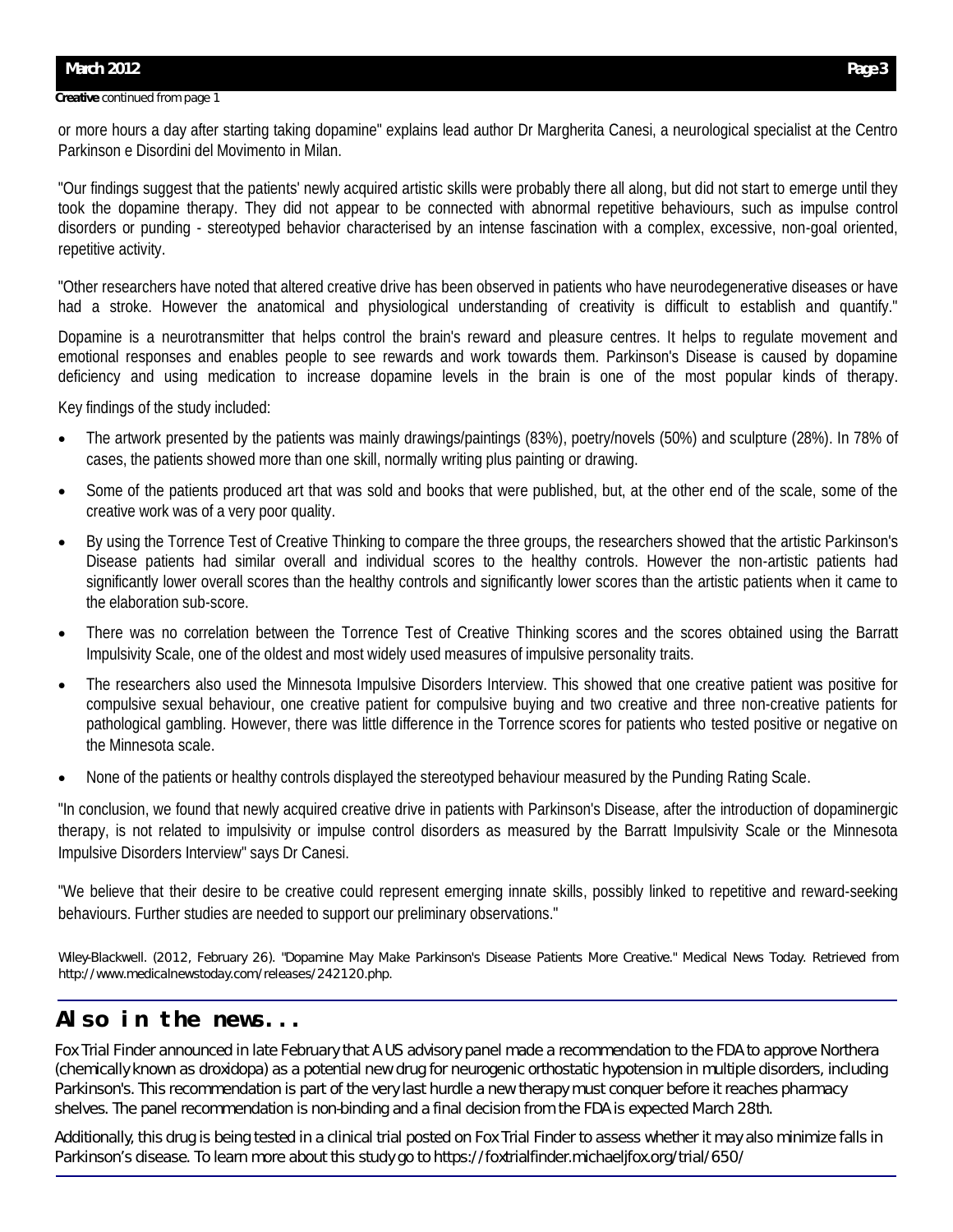# **MARATHON MANIA!**

As we wrap up the Marathon season, we have so many to thank for all their determination and dedication to running, walking, fundraising and supporting HAPS in the 2012 Chevron Houston Marathon. Together we raised \$62,316 that will help fund vital services that HAPS provides to the Parkinson's community in and around Houston. We could not have done it without the help of our Sidewalk Squad Sponsor, Wartsila; our 63 runners, walkers and fundraisers; and the over 600 individuals who contributed to the cause. Thank you for making this another successful year!



#### **HAPS TOP 5 FUNDRAISERS:**

| Maria C. Gonzales<br>Flora Adams<br><b>Richard Brown</b><br><b>Stan Doctor</b><br>Norman Adams<br>Martha Gonzalez<br>Jackie & Jim Brown<br>Jane Dodson<br>Carol & Barry Goodfriend<br>Leonard Adler<br>George Brown<br>Duane Dollar<br>Cindy Goodson<br>Teresa Pedroza Aguilar<br>Nina Brown<br>Thomas Doneker<br>Nina Gorham<br>Melissa Aguilar<br>Linda Brown<br>Michael Donnelly<br>Allen Grant<br>Mary Ainslie<br>The Brown-Sobecki Family<br>Jennifer Donofrio<br>Shawn Grau<br>Marciano Alanis<br>Sandra Brumbaugh<br><b>Stephen Doughty</b><br>Ingrid Gray<br>Eleanor Albon<br>Alice Brumbaugh<br>Anita Dover<br><b>Travis Alkek</b><br>Ivan Green<br>Mark Brumbaugh<br><b>Brenan Drake</b><br>Jo & Floyd Green<br>Linda & Kent Anderson<br>Michael Burcin<br>Lin Drees<br>Jennifer Green<br><b>Vicky Anderson</b><br>Kelli Burge<br><b>Brad Duhon</b><br>Ellin & Robert Grossman<br>Katie & Jeremy Burleson<br><b>EAutoDirect LLC</b><br>Kelvin Anderson<br><b>Ronald Burns</b><br>Rameen Hadizadeh<br>Judy Andries<br><b>Trevor Easterbrook</b><br><b>Stacey Hagen</b><br>Susan & Gerald Anhalt<br>Christopher Cagle<br>Kathryn Edwards<br>Caleb Insurance & Financial Services Penny & Berk Egenes<br>J. W. Hamilton<br><b>Hillary Archer</b><br>Alex Archila<br>Aubrey Calvin<br>Anita & Darren Elisar<br>Amy & Charles Hampton<br>Sheila Aron<br>Dale Cannon Agency<br>Doug Handyside<br>Kathleen English<br>Susan & Dick Hansen<br>Chris Arthey<br>Addie & Bob Carpenter<br>John Erickson<br><b>Teddy Harris</b><br>Cathy Athearn<br>The P and C Carroll Foundation<br>Sylvia Escobedo<br><b>Cheryl Harris</b><br>Lynette Avery<br>Marilyn Carter<br>Eye Site<br><b>Michael Harris</b><br>Anne & Bob Baillio<br>Mark Carter<br>Jay Farr<br>Christine Bakos-Block<br><b>Celeste Harris</b><br>Christine & Chuck Carter<br>Kathleen Fees<br>Victoria Ballantyne<br>Michelle Cash<br>Al Fenoy<br><b>Emily Harrison</b><br>Ben Ballantyne<br>David Hartman<br>Ileana Ferber<br>Melanie Cashat<br>Barbara & Willis Hartman<br>Rory Ballantyne<br>Dana Cashman<br>Gail Finnegan<br>Dougal Ballantyne<br>Melanie Hartwell<br>Charles Cassar<br>Jeannie Fisher<br>Erin Hayes<br>Ben Ballantyne<br>Paul Chamberlain<br><b>Fitness Domination</b><br>Emma Haynes<br>Jose Barboza<br>Nancy Chapman<br>Aine Fitzgerald<br>Juaniece & James Hazelwood<br>Cindy & Bill Flanagan<br>Paddy Baxter<br>John Clark<br>New Horizons Sunday School Class<br>Debbie Clark<br>Jennifer & Brad Fleck<br>Jay Hazzard<br>Bay Harbor United Methodist Church<br><b>Richard Heard</b><br>Lynda Coffin<br>Nicholas Fleischmann<br>Jennifer Heard<br>Wanda Beard<br>Ronald Cogswell<br>Jody Folloder<br><b>Ricky Benavidez</b><br>Collin Coker<br>Laurie Hembree<br>Cindy Folsom<br><b>Matthew Benz</b><br>George Collins<br>Jeremy Hendershot<br>Barbara & Derek Ford<br>Stefanie Bernosky<br><b>Brock Hennigh</b><br>Eleanor Connan<br>Albemarle Albemarle<br>Gav, Jae, Hanna & Amy Hepburn<br>John Billings<br>Amy Conneely<br>Jane & John Fowler<br>Sheryl Herbert<br><b>BHP Billiton</b><br>Laura Conner<br><b>Christine Fox</b><br>Frank Hernandez<br>Leona & Jeff Billo<br><b>Conoco Phillips</b><br>Susan Frazar<br>Kristina Hernandez<br>Justin Billodeau<br>Liz & Blake Cook<br>Rhoda & Simon Fredricks<br>Carolyn & Walter Hesson<br>Toynette Bird<br>Yvonne Cooksley<br>Ann & Kerry Freidman<br>Jo & Jim Furr<br><b>Greg Hester</b><br>Libba & Geer Blalock<br>Craig Cooper<br>Susan Hetherington<br>Rosanna & Myron Blalock Family<br>Copy Doctor<br>David Fusselman<br><b>Todd Hewgley</b><br>Tim Blanchard<br>Fabian Corzo<br>Jennifer Galland<br>Linda Blanton<br>Al Hicks<br>Debbie & Kelly Courter<br>Patrick Galvin<br>Steve Higginbotham<br>Lacey Blau<br>Judge Charles Coussons<br><b>Tim Gandre</b><br>Laurel Higgins<br>Nicole Boettcher<br>Sue & Keith Cox<br>Alicia Garcia<br>Conrad Hirsch<br>Mark Boles<br>Kathleen Crist<br><b>Phillip Garrett</b><br>Khoi Hoang<br>Carolyn & David Crosswell<br>Eliza Boquin<br>Sally Garwood<br>Linda & John Hoben<br>Dean Bouillion<br>Kathryn Crowder<br>Carrie Gaskill<br>Diana & Steve Honea<br>BP Foundation, Inc.<br>Dianne & Jim Curry<br>Johannes George<br>Tara Hooser<br>Georgene Brandon<br>Killian Gilbert-Smith<br>Linda Dally<br>Chris Hopkins<br>Kim Broadway<br>Emma Lou & Darwin Gilmore<br>Anh Dang<br>David Bronstein<br>Gary House<br>Lori DeCort<br>Jean-Charles Ginestra<br>Susan Howard<br>Suzanne Brooks<br>Jim Dekan<br>Lewis Gissel<br>Lyndall Howell<br>Kristen & Matt Broussard<br>Marlys Denison<br><b>Susan Glenney</b><br>Susan & Ron Hricko<br><b>Brett Didier</b><br>Mickey & Charles Glueck<br>Cynthia Broussard<br>Clarita & Delbert Brown<br>Laura Hsu<br>JoAnn Dilts<br><b>Shirley Glueck</b><br>Cheryl Hughes<br>Natalie, Nicole & Dan Brown<br>Gilda & Patrick Dimayuga<br>Michael Glueck<br>Karl Brown<br>Dolores Goble<br>Brian Hugman<br>Jill Diperna | Pamela Skaufel \$6,525 | Fred Stephens \$3,710<br><b>Matthew Keepers \$3,300</b> | Alfonso Hernandez \$2,740 Quin McWhirter \$2,250 |
|----------------------------------------------------------------------------------------------------------------------------------------------------------------------------------------------------------------------------------------------------------------------------------------------------------------------------------------------------------------------------------------------------------------------------------------------------------------------------------------------------------------------------------------------------------------------------------------------------------------------------------------------------------------------------------------------------------------------------------------------------------------------------------------------------------------------------------------------------------------------------------------------------------------------------------------------------------------------------------------------------------------------------------------------------------------------------------------------------------------------------------------------------------------------------------------------------------------------------------------------------------------------------------------------------------------------------------------------------------------------------------------------------------------------------------------------------------------------------------------------------------------------------------------------------------------------------------------------------------------------------------------------------------------------------------------------------------------------------------------------------------------------------------------------------------------------------------------------------------------------------------------------------------------------------------------------------------------------------------------------------------------------------------------------------------------------------------------------------------------------------------------------------------------------------------------------------------------------------------------------------------------------------------------------------------------------------------------------------------------------------------------------------------------------------------------------------------------------------------------------------------------------------------------------------------------------------------------------------------------------------------------------------------------------------------------------------------------------------------------------------------------------------------------------------------------------------------------------------------------------------------------------------------------------------------------------------------------------------------------------------------------------------------------------------------------------------------------------------------------------------------------------------------------------------------------------------------------------------------------------------------------------------------------------------------------------------------------------------------------------------------------------------------------------------------------------------------------------------------------------------------------------------------------------------------------------------------------------------------------------------------------------------------------------------------------------------------------------------------------------------------------------------------------------------------------------------------------------------------------------------------------------------------------------------------------------------------------------------------------------------------------------------------------------------------------------------------------------------------------------------------------------------------------------------------------------------------------------------------------------------------------------------------------------------------------------------------------------------------------------------------------------------------------------------------------------------------------------------------------------------------------------------------------------------------------------------------------------------------------------------------------------------------------------------------------------------------------------------------------------------------------------------------------------------------------------------------------------------------------------------------------------------------------------------------------------|------------------------|---------------------------------------------------------|--------------------------------------------------|
|                                                                                                                                                                                                                                                                                                                                                                                                                                                                                                                                                                                                                                                                                                                                                                                                                                                                                                                                                                                                                                                                                                                                                                                                                                                                                                                                                                                                                                                                                                                                                                                                                                                                                                                                                                                                                                                                                                                                                                                                                                                                                                                                                                                                                                                                                                                                                                                                                                                                                                                                                                                                                                                                                                                                                                                                                                                                                                                                                                                                                                                                                                                                                                                                                                                                                                                                                                                                                                                                                                                                                                                                                                                                                                                                                                                                                                                                                                                                                                                                                                                                                                                                                                                                                                                                                                                                                                                                                                                                                                                                                                                                                                                                                                                                                                                                                                                                                                                                              |                        |                                                         |                                                  |
|                                                                                                                                                                                                                                                                                                                                                                                                                                                                                                                                                                                                                                                                                                                                                                                                                                                                                                                                                                                                                                                                                                                                                                                                                                                                                                                                                                                                                                                                                                                                                                                                                                                                                                                                                                                                                                                                                                                                                                                                                                                                                                                                                                                                                                                                                                                                                                                                                                                                                                                                                                                                                                                                                                                                                                                                                                                                                                                                                                                                                                                                                                                                                                                                                                                                                                                                                                                                                                                                                                                                                                                                                                                                                                                                                                                                                                                                                                                                                                                                                                                                                                                                                                                                                                                                                                                                                                                                                                                                                                                                                                                                                                                                                                                                                                                                                                                                                                                                              |                        |                                                         |                                                  |
|                                                                                                                                                                                                                                                                                                                                                                                                                                                                                                                                                                                                                                                                                                                                                                                                                                                                                                                                                                                                                                                                                                                                                                                                                                                                                                                                                                                                                                                                                                                                                                                                                                                                                                                                                                                                                                                                                                                                                                                                                                                                                                                                                                                                                                                                                                                                                                                                                                                                                                                                                                                                                                                                                                                                                                                                                                                                                                                                                                                                                                                                                                                                                                                                                                                                                                                                                                                                                                                                                                                                                                                                                                                                                                                                                                                                                                                                                                                                                                                                                                                                                                                                                                                                                                                                                                                                                                                                                                                                                                                                                                                                                                                                                                                                                                                                                                                                                                                                              |                        |                                                         |                                                  |
|                                                                                                                                                                                                                                                                                                                                                                                                                                                                                                                                                                                                                                                                                                                                                                                                                                                                                                                                                                                                                                                                                                                                                                                                                                                                                                                                                                                                                                                                                                                                                                                                                                                                                                                                                                                                                                                                                                                                                                                                                                                                                                                                                                                                                                                                                                                                                                                                                                                                                                                                                                                                                                                                                                                                                                                                                                                                                                                                                                                                                                                                                                                                                                                                                                                                                                                                                                                                                                                                                                                                                                                                                                                                                                                                                                                                                                                                                                                                                                                                                                                                                                                                                                                                                                                                                                                                                                                                                                                                                                                                                                                                                                                                                                                                                                                                                                                                                                                                              |                        |                                                         |                                                  |
|                                                                                                                                                                                                                                                                                                                                                                                                                                                                                                                                                                                                                                                                                                                                                                                                                                                                                                                                                                                                                                                                                                                                                                                                                                                                                                                                                                                                                                                                                                                                                                                                                                                                                                                                                                                                                                                                                                                                                                                                                                                                                                                                                                                                                                                                                                                                                                                                                                                                                                                                                                                                                                                                                                                                                                                                                                                                                                                                                                                                                                                                                                                                                                                                                                                                                                                                                                                                                                                                                                                                                                                                                                                                                                                                                                                                                                                                                                                                                                                                                                                                                                                                                                                                                                                                                                                                                                                                                                                                                                                                                                                                                                                                                                                                                                                                                                                                                                                                              |                        |                                                         |                                                  |
|                                                                                                                                                                                                                                                                                                                                                                                                                                                                                                                                                                                                                                                                                                                                                                                                                                                                                                                                                                                                                                                                                                                                                                                                                                                                                                                                                                                                                                                                                                                                                                                                                                                                                                                                                                                                                                                                                                                                                                                                                                                                                                                                                                                                                                                                                                                                                                                                                                                                                                                                                                                                                                                                                                                                                                                                                                                                                                                                                                                                                                                                                                                                                                                                                                                                                                                                                                                                                                                                                                                                                                                                                                                                                                                                                                                                                                                                                                                                                                                                                                                                                                                                                                                                                                                                                                                                                                                                                                                                                                                                                                                                                                                                                                                                                                                                                                                                                                                                              |                        |                                                         |                                                  |
|                                                                                                                                                                                                                                                                                                                                                                                                                                                                                                                                                                                                                                                                                                                                                                                                                                                                                                                                                                                                                                                                                                                                                                                                                                                                                                                                                                                                                                                                                                                                                                                                                                                                                                                                                                                                                                                                                                                                                                                                                                                                                                                                                                                                                                                                                                                                                                                                                                                                                                                                                                                                                                                                                                                                                                                                                                                                                                                                                                                                                                                                                                                                                                                                                                                                                                                                                                                                                                                                                                                                                                                                                                                                                                                                                                                                                                                                                                                                                                                                                                                                                                                                                                                                                                                                                                                                                                                                                                                                                                                                                                                                                                                                                                                                                                                                                                                                                                                                              |                        |                                                         |                                                  |
|                                                                                                                                                                                                                                                                                                                                                                                                                                                                                                                                                                                                                                                                                                                                                                                                                                                                                                                                                                                                                                                                                                                                                                                                                                                                                                                                                                                                                                                                                                                                                                                                                                                                                                                                                                                                                                                                                                                                                                                                                                                                                                                                                                                                                                                                                                                                                                                                                                                                                                                                                                                                                                                                                                                                                                                                                                                                                                                                                                                                                                                                                                                                                                                                                                                                                                                                                                                                                                                                                                                                                                                                                                                                                                                                                                                                                                                                                                                                                                                                                                                                                                                                                                                                                                                                                                                                                                                                                                                                                                                                                                                                                                                                                                                                                                                                                                                                                                                                              |                        |                                                         |                                                  |
|                                                                                                                                                                                                                                                                                                                                                                                                                                                                                                                                                                                                                                                                                                                                                                                                                                                                                                                                                                                                                                                                                                                                                                                                                                                                                                                                                                                                                                                                                                                                                                                                                                                                                                                                                                                                                                                                                                                                                                                                                                                                                                                                                                                                                                                                                                                                                                                                                                                                                                                                                                                                                                                                                                                                                                                                                                                                                                                                                                                                                                                                                                                                                                                                                                                                                                                                                                                                                                                                                                                                                                                                                                                                                                                                                                                                                                                                                                                                                                                                                                                                                                                                                                                                                                                                                                                                                                                                                                                                                                                                                                                                                                                                                                                                                                                                                                                                                                                                              |                        |                                                         |                                                  |
|                                                                                                                                                                                                                                                                                                                                                                                                                                                                                                                                                                                                                                                                                                                                                                                                                                                                                                                                                                                                                                                                                                                                                                                                                                                                                                                                                                                                                                                                                                                                                                                                                                                                                                                                                                                                                                                                                                                                                                                                                                                                                                                                                                                                                                                                                                                                                                                                                                                                                                                                                                                                                                                                                                                                                                                                                                                                                                                                                                                                                                                                                                                                                                                                                                                                                                                                                                                                                                                                                                                                                                                                                                                                                                                                                                                                                                                                                                                                                                                                                                                                                                                                                                                                                                                                                                                                                                                                                                                                                                                                                                                                                                                                                                                                                                                                                                                                                                                                              |                        |                                                         |                                                  |
|                                                                                                                                                                                                                                                                                                                                                                                                                                                                                                                                                                                                                                                                                                                                                                                                                                                                                                                                                                                                                                                                                                                                                                                                                                                                                                                                                                                                                                                                                                                                                                                                                                                                                                                                                                                                                                                                                                                                                                                                                                                                                                                                                                                                                                                                                                                                                                                                                                                                                                                                                                                                                                                                                                                                                                                                                                                                                                                                                                                                                                                                                                                                                                                                                                                                                                                                                                                                                                                                                                                                                                                                                                                                                                                                                                                                                                                                                                                                                                                                                                                                                                                                                                                                                                                                                                                                                                                                                                                                                                                                                                                                                                                                                                                                                                                                                                                                                                                                              |                        |                                                         |                                                  |
|                                                                                                                                                                                                                                                                                                                                                                                                                                                                                                                                                                                                                                                                                                                                                                                                                                                                                                                                                                                                                                                                                                                                                                                                                                                                                                                                                                                                                                                                                                                                                                                                                                                                                                                                                                                                                                                                                                                                                                                                                                                                                                                                                                                                                                                                                                                                                                                                                                                                                                                                                                                                                                                                                                                                                                                                                                                                                                                                                                                                                                                                                                                                                                                                                                                                                                                                                                                                                                                                                                                                                                                                                                                                                                                                                                                                                                                                                                                                                                                                                                                                                                                                                                                                                                                                                                                                                                                                                                                                                                                                                                                                                                                                                                                                                                                                                                                                                                                                              |                        |                                                         |                                                  |
|                                                                                                                                                                                                                                                                                                                                                                                                                                                                                                                                                                                                                                                                                                                                                                                                                                                                                                                                                                                                                                                                                                                                                                                                                                                                                                                                                                                                                                                                                                                                                                                                                                                                                                                                                                                                                                                                                                                                                                                                                                                                                                                                                                                                                                                                                                                                                                                                                                                                                                                                                                                                                                                                                                                                                                                                                                                                                                                                                                                                                                                                                                                                                                                                                                                                                                                                                                                                                                                                                                                                                                                                                                                                                                                                                                                                                                                                                                                                                                                                                                                                                                                                                                                                                                                                                                                                                                                                                                                                                                                                                                                                                                                                                                                                                                                                                                                                                                                                              |                        |                                                         |                                                  |
|                                                                                                                                                                                                                                                                                                                                                                                                                                                                                                                                                                                                                                                                                                                                                                                                                                                                                                                                                                                                                                                                                                                                                                                                                                                                                                                                                                                                                                                                                                                                                                                                                                                                                                                                                                                                                                                                                                                                                                                                                                                                                                                                                                                                                                                                                                                                                                                                                                                                                                                                                                                                                                                                                                                                                                                                                                                                                                                                                                                                                                                                                                                                                                                                                                                                                                                                                                                                                                                                                                                                                                                                                                                                                                                                                                                                                                                                                                                                                                                                                                                                                                                                                                                                                                                                                                                                                                                                                                                                                                                                                                                                                                                                                                                                                                                                                                                                                                                                              |                        |                                                         |                                                  |
|                                                                                                                                                                                                                                                                                                                                                                                                                                                                                                                                                                                                                                                                                                                                                                                                                                                                                                                                                                                                                                                                                                                                                                                                                                                                                                                                                                                                                                                                                                                                                                                                                                                                                                                                                                                                                                                                                                                                                                                                                                                                                                                                                                                                                                                                                                                                                                                                                                                                                                                                                                                                                                                                                                                                                                                                                                                                                                                                                                                                                                                                                                                                                                                                                                                                                                                                                                                                                                                                                                                                                                                                                                                                                                                                                                                                                                                                                                                                                                                                                                                                                                                                                                                                                                                                                                                                                                                                                                                                                                                                                                                                                                                                                                                                                                                                                                                                                                                                              |                        |                                                         |                                                  |
|                                                                                                                                                                                                                                                                                                                                                                                                                                                                                                                                                                                                                                                                                                                                                                                                                                                                                                                                                                                                                                                                                                                                                                                                                                                                                                                                                                                                                                                                                                                                                                                                                                                                                                                                                                                                                                                                                                                                                                                                                                                                                                                                                                                                                                                                                                                                                                                                                                                                                                                                                                                                                                                                                                                                                                                                                                                                                                                                                                                                                                                                                                                                                                                                                                                                                                                                                                                                                                                                                                                                                                                                                                                                                                                                                                                                                                                                                                                                                                                                                                                                                                                                                                                                                                                                                                                                                                                                                                                                                                                                                                                                                                                                                                                                                                                                                                                                                                                                              |                        |                                                         |                                                  |
|                                                                                                                                                                                                                                                                                                                                                                                                                                                                                                                                                                                                                                                                                                                                                                                                                                                                                                                                                                                                                                                                                                                                                                                                                                                                                                                                                                                                                                                                                                                                                                                                                                                                                                                                                                                                                                                                                                                                                                                                                                                                                                                                                                                                                                                                                                                                                                                                                                                                                                                                                                                                                                                                                                                                                                                                                                                                                                                                                                                                                                                                                                                                                                                                                                                                                                                                                                                                                                                                                                                                                                                                                                                                                                                                                                                                                                                                                                                                                                                                                                                                                                                                                                                                                                                                                                                                                                                                                                                                                                                                                                                                                                                                                                                                                                                                                                                                                                                                              |                        |                                                         |                                                  |
|                                                                                                                                                                                                                                                                                                                                                                                                                                                                                                                                                                                                                                                                                                                                                                                                                                                                                                                                                                                                                                                                                                                                                                                                                                                                                                                                                                                                                                                                                                                                                                                                                                                                                                                                                                                                                                                                                                                                                                                                                                                                                                                                                                                                                                                                                                                                                                                                                                                                                                                                                                                                                                                                                                                                                                                                                                                                                                                                                                                                                                                                                                                                                                                                                                                                                                                                                                                                                                                                                                                                                                                                                                                                                                                                                                                                                                                                                                                                                                                                                                                                                                                                                                                                                                                                                                                                                                                                                                                                                                                                                                                                                                                                                                                                                                                                                                                                                                                                              |                        |                                                         |                                                  |
|                                                                                                                                                                                                                                                                                                                                                                                                                                                                                                                                                                                                                                                                                                                                                                                                                                                                                                                                                                                                                                                                                                                                                                                                                                                                                                                                                                                                                                                                                                                                                                                                                                                                                                                                                                                                                                                                                                                                                                                                                                                                                                                                                                                                                                                                                                                                                                                                                                                                                                                                                                                                                                                                                                                                                                                                                                                                                                                                                                                                                                                                                                                                                                                                                                                                                                                                                                                                                                                                                                                                                                                                                                                                                                                                                                                                                                                                                                                                                                                                                                                                                                                                                                                                                                                                                                                                                                                                                                                                                                                                                                                                                                                                                                                                                                                                                                                                                                                                              |                        |                                                         |                                                  |
|                                                                                                                                                                                                                                                                                                                                                                                                                                                                                                                                                                                                                                                                                                                                                                                                                                                                                                                                                                                                                                                                                                                                                                                                                                                                                                                                                                                                                                                                                                                                                                                                                                                                                                                                                                                                                                                                                                                                                                                                                                                                                                                                                                                                                                                                                                                                                                                                                                                                                                                                                                                                                                                                                                                                                                                                                                                                                                                                                                                                                                                                                                                                                                                                                                                                                                                                                                                                                                                                                                                                                                                                                                                                                                                                                                                                                                                                                                                                                                                                                                                                                                                                                                                                                                                                                                                                                                                                                                                                                                                                                                                                                                                                                                                                                                                                                                                                                                                                              |                        |                                                         |                                                  |
|                                                                                                                                                                                                                                                                                                                                                                                                                                                                                                                                                                                                                                                                                                                                                                                                                                                                                                                                                                                                                                                                                                                                                                                                                                                                                                                                                                                                                                                                                                                                                                                                                                                                                                                                                                                                                                                                                                                                                                                                                                                                                                                                                                                                                                                                                                                                                                                                                                                                                                                                                                                                                                                                                                                                                                                                                                                                                                                                                                                                                                                                                                                                                                                                                                                                                                                                                                                                                                                                                                                                                                                                                                                                                                                                                                                                                                                                                                                                                                                                                                                                                                                                                                                                                                                                                                                                                                                                                                                                                                                                                                                                                                                                                                                                                                                                                                                                                                                                              |                        |                                                         |                                                  |
|                                                                                                                                                                                                                                                                                                                                                                                                                                                                                                                                                                                                                                                                                                                                                                                                                                                                                                                                                                                                                                                                                                                                                                                                                                                                                                                                                                                                                                                                                                                                                                                                                                                                                                                                                                                                                                                                                                                                                                                                                                                                                                                                                                                                                                                                                                                                                                                                                                                                                                                                                                                                                                                                                                                                                                                                                                                                                                                                                                                                                                                                                                                                                                                                                                                                                                                                                                                                                                                                                                                                                                                                                                                                                                                                                                                                                                                                                                                                                                                                                                                                                                                                                                                                                                                                                                                                                                                                                                                                                                                                                                                                                                                                                                                                                                                                                                                                                                                                              |                        |                                                         |                                                  |
|                                                                                                                                                                                                                                                                                                                                                                                                                                                                                                                                                                                                                                                                                                                                                                                                                                                                                                                                                                                                                                                                                                                                                                                                                                                                                                                                                                                                                                                                                                                                                                                                                                                                                                                                                                                                                                                                                                                                                                                                                                                                                                                                                                                                                                                                                                                                                                                                                                                                                                                                                                                                                                                                                                                                                                                                                                                                                                                                                                                                                                                                                                                                                                                                                                                                                                                                                                                                                                                                                                                                                                                                                                                                                                                                                                                                                                                                                                                                                                                                                                                                                                                                                                                                                                                                                                                                                                                                                                                                                                                                                                                                                                                                                                                                                                                                                                                                                                                                              |                        |                                                         |                                                  |
|                                                                                                                                                                                                                                                                                                                                                                                                                                                                                                                                                                                                                                                                                                                                                                                                                                                                                                                                                                                                                                                                                                                                                                                                                                                                                                                                                                                                                                                                                                                                                                                                                                                                                                                                                                                                                                                                                                                                                                                                                                                                                                                                                                                                                                                                                                                                                                                                                                                                                                                                                                                                                                                                                                                                                                                                                                                                                                                                                                                                                                                                                                                                                                                                                                                                                                                                                                                                                                                                                                                                                                                                                                                                                                                                                                                                                                                                                                                                                                                                                                                                                                                                                                                                                                                                                                                                                                                                                                                                                                                                                                                                                                                                                                                                                                                                                                                                                                                                              |                        |                                                         |                                                  |
|                                                                                                                                                                                                                                                                                                                                                                                                                                                                                                                                                                                                                                                                                                                                                                                                                                                                                                                                                                                                                                                                                                                                                                                                                                                                                                                                                                                                                                                                                                                                                                                                                                                                                                                                                                                                                                                                                                                                                                                                                                                                                                                                                                                                                                                                                                                                                                                                                                                                                                                                                                                                                                                                                                                                                                                                                                                                                                                                                                                                                                                                                                                                                                                                                                                                                                                                                                                                                                                                                                                                                                                                                                                                                                                                                                                                                                                                                                                                                                                                                                                                                                                                                                                                                                                                                                                                                                                                                                                                                                                                                                                                                                                                                                                                                                                                                                                                                                                                              |                        |                                                         |                                                  |
|                                                                                                                                                                                                                                                                                                                                                                                                                                                                                                                                                                                                                                                                                                                                                                                                                                                                                                                                                                                                                                                                                                                                                                                                                                                                                                                                                                                                                                                                                                                                                                                                                                                                                                                                                                                                                                                                                                                                                                                                                                                                                                                                                                                                                                                                                                                                                                                                                                                                                                                                                                                                                                                                                                                                                                                                                                                                                                                                                                                                                                                                                                                                                                                                                                                                                                                                                                                                                                                                                                                                                                                                                                                                                                                                                                                                                                                                                                                                                                                                                                                                                                                                                                                                                                                                                                                                                                                                                                                                                                                                                                                                                                                                                                                                                                                                                                                                                                                                              |                        |                                                         |                                                  |
|                                                                                                                                                                                                                                                                                                                                                                                                                                                                                                                                                                                                                                                                                                                                                                                                                                                                                                                                                                                                                                                                                                                                                                                                                                                                                                                                                                                                                                                                                                                                                                                                                                                                                                                                                                                                                                                                                                                                                                                                                                                                                                                                                                                                                                                                                                                                                                                                                                                                                                                                                                                                                                                                                                                                                                                                                                                                                                                                                                                                                                                                                                                                                                                                                                                                                                                                                                                                                                                                                                                                                                                                                                                                                                                                                                                                                                                                                                                                                                                                                                                                                                                                                                                                                                                                                                                                                                                                                                                                                                                                                                                                                                                                                                                                                                                                                                                                                                                                              |                        |                                                         |                                                  |
|                                                                                                                                                                                                                                                                                                                                                                                                                                                                                                                                                                                                                                                                                                                                                                                                                                                                                                                                                                                                                                                                                                                                                                                                                                                                                                                                                                                                                                                                                                                                                                                                                                                                                                                                                                                                                                                                                                                                                                                                                                                                                                                                                                                                                                                                                                                                                                                                                                                                                                                                                                                                                                                                                                                                                                                                                                                                                                                                                                                                                                                                                                                                                                                                                                                                                                                                                                                                                                                                                                                                                                                                                                                                                                                                                                                                                                                                                                                                                                                                                                                                                                                                                                                                                                                                                                                                                                                                                                                                                                                                                                                                                                                                                                                                                                                                                                                                                                                                              |                        |                                                         |                                                  |
|                                                                                                                                                                                                                                                                                                                                                                                                                                                                                                                                                                                                                                                                                                                                                                                                                                                                                                                                                                                                                                                                                                                                                                                                                                                                                                                                                                                                                                                                                                                                                                                                                                                                                                                                                                                                                                                                                                                                                                                                                                                                                                                                                                                                                                                                                                                                                                                                                                                                                                                                                                                                                                                                                                                                                                                                                                                                                                                                                                                                                                                                                                                                                                                                                                                                                                                                                                                                                                                                                                                                                                                                                                                                                                                                                                                                                                                                                                                                                                                                                                                                                                                                                                                                                                                                                                                                                                                                                                                                                                                                                                                                                                                                                                                                                                                                                                                                                                                                              |                        |                                                         |                                                  |
|                                                                                                                                                                                                                                                                                                                                                                                                                                                                                                                                                                                                                                                                                                                                                                                                                                                                                                                                                                                                                                                                                                                                                                                                                                                                                                                                                                                                                                                                                                                                                                                                                                                                                                                                                                                                                                                                                                                                                                                                                                                                                                                                                                                                                                                                                                                                                                                                                                                                                                                                                                                                                                                                                                                                                                                                                                                                                                                                                                                                                                                                                                                                                                                                                                                                                                                                                                                                                                                                                                                                                                                                                                                                                                                                                                                                                                                                                                                                                                                                                                                                                                                                                                                                                                                                                                                                                                                                                                                                                                                                                                                                                                                                                                                                                                                                                                                                                                                                              |                        |                                                         |                                                  |
|                                                                                                                                                                                                                                                                                                                                                                                                                                                                                                                                                                                                                                                                                                                                                                                                                                                                                                                                                                                                                                                                                                                                                                                                                                                                                                                                                                                                                                                                                                                                                                                                                                                                                                                                                                                                                                                                                                                                                                                                                                                                                                                                                                                                                                                                                                                                                                                                                                                                                                                                                                                                                                                                                                                                                                                                                                                                                                                                                                                                                                                                                                                                                                                                                                                                                                                                                                                                                                                                                                                                                                                                                                                                                                                                                                                                                                                                                                                                                                                                                                                                                                                                                                                                                                                                                                                                                                                                                                                                                                                                                                                                                                                                                                                                                                                                                                                                                                                                              |                        |                                                         |                                                  |
|                                                                                                                                                                                                                                                                                                                                                                                                                                                                                                                                                                                                                                                                                                                                                                                                                                                                                                                                                                                                                                                                                                                                                                                                                                                                                                                                                                                                                                                                                                                                                                                                                                                                                                                                                                                                                                                                                                                                                                                                                                                                                                                                                                                                                                                                                                                                                                                                                                                                                                                                                                                                                                                                                                                                                                                                                                                                                                                                                                                                                                                                                                                                                                                                                                                                                                                                                                                                                                                                                                                                                                                                                                                                                                                                                                                                                                                                                                                                                                                                                                                                                                                                                                                                                                                                                                                                                                                                                                                                                                                                                                                                                                                                                                                                                                                                                                                                                                                                              |                        |                                                         |                                                  |
|                                                                                                                                                                                                                                                                                                                                                                                                                                                                                                                                                                                                                                                                                                                                                                                                                                                                                                                                                                                                                                                                                                                                                                                                                                                                                                                                                                                                                                                                                                                                                                                                                                                                                                                                                                                                                                                                                                                                                                                                                                                                                                                                                                                                                                                                                                                                                                                                                                                                                                                                                                                                                                                                                                                                                                                                                                                                                                                                                                                                                                                                                                                                                                                                                                                                                                                                                                                                                                                                                                                                                                                                                                                                                                                                                                                                                                                                                                                                                                                                                                                                                                                                                                                                                                                                                                                                                                                                                                                                                                                                                                                                                                                                                                                                                                                                                                                                                                                                              |                        |                                                         |                                                  |
|                                                                                                                                                                                                                                                                                                                                                                                                                                                                                                                                                                                                                                                                                                                                                                                                                                                                                                                                                                                                                                                                                                                                                                                                                                                                                                                                                                                                                                                                                                                                                                                                                                                                                                                                                                                                                                                                                                                                                                                                                                                                                                                                                                                                                                                                                                                                                                                                                                                                                                                                                                                                                                                                                                                                                                                                                                                                                                                                                                                                                                                                                                                                                                                                                                                                                                                                                                                                                                                                                                                                                                                                                                                                                                                                                                                                                                                                                                                                                                                                                                                                                                                                                                                                                                                                                                                                                                                                                                                                                                                                                                                                                                                                                                                                                                                                                                                                                                                                              |                        |                                                         |                                                  |
|                                                                                                                                                                                                                                                                                                                                                                                                                                                                                                                                                                                                                                                                                                                                                                                                                                                                                                                                                                                                                                                                                                                                                                                                                                                                                                                                                                                                                                                                                                                                                                                                                                                                                                                                                                                                                                                                                                                                                                                                                                                                                                                                                                                                                                                                                                                                                                                                                                                                                                                                                                                                                                                                                                                                                                                                                                                                                                                                                                                                                                                                                                                                                                                                                                                                                                                                                                                                                                                                                                                                                                                                                                                                                                                                                                                                                                                                                                                                                                                                                                                                                                                                                                                                                                                                                                                                                                                                                                                                                                                                                                                                                                                                                                                                                                                                                                                                                                                                              |                        |                                                         |                                                  |
|                                                                                                                                                                                                                                                                                                                                                                                                                                                                                                                                                                                                                                                                                                                                                                                                                                                                                                                                                                                                                                                                                                                                                                                                                                                                                                                                                                                                                                                                                                                                                                                                                                                                                                                                                                                                                                                                                                                                                                                                                                                                                                                                                                                                                                                                                                                                                                                                                                                                                                                                                                                                                                                                                                                                                                                                                                                                                                                                                                                                                                                                                                                                                                                                                                                                                                                                                                                                                                                                                                                                                                                                                                                                                                                                                                                                                                                                                                                                                                                                                                                                                                                                                                                                                                                                                                                                                                                                                                                                                                                                                                                                                                                                                                                                                                                                                                                                                                                                              |                        |                                                         |                                                  |
|                                                                                                                                                                                                                                                                                                                                                                                                                                                                                                                                                                                                                                                                                                                                                                                                                                                                                                                                                                                                                                                                                                                                                                                                                                                                                                                                                                                                                                                                                                                                                                                                                                                                                                                                                                                                                                                                                                                                                                                                                                                                                                                                                                                                                                                                                                                                                                                                                                                                                                                                                                                                                                                                                                                                                                                                                                                                                                                                                                                                                                                                                                                                                                                                                                                                                                                                                                                                                                                                                                                                                                                                                                                                                                                                                                                                                                                                                                                                                                                                                                                                                                                                                                                                                                                                                                                                                                                                                                                                                                                                                                                                                                                                                                                                                                                                                                                                                                                                              |                        |                                                         |                                                  |
|                                                                                                                                                                                                                                                                                                                                                                                                                                                                                                                                                                                                                                                                                                                                                                                                                                                                                                                                                                                                                                                                                                                                                                                                                                                                                                                                                                                                                                                                                                                                                                                                                                                                                                                                                                                                                                                                                                                                                                                                                                                                                                                                                                                                                                                                                                                                                                                                                                                                                                                                                                                                                                                                                                                                                                                                                                                                                                                                                                                                                                                                                                                                                                                                                                                                                                                                                                                                                                                                                                                                                                                                                                                                                                                                                                                                                                                                                                                                                                                                                                                                                                                                                                                                                                                                                                                                                                                                                                                                                                                                                                                                                                                                                                                                                                                                                                                                                                                                              |                        |                                                         |                                                  |
|                                                                                                                                                                                                                                                                                                                                                                                                                                                                                                                                                                                                                                                                                                                                                                                                                                                                                                                                                                                                                                                                                                                                                                                                                                                                                                                                                                                                                                                                                                                                                                                                                                                                                                                                                                                                                                                                                                                                                                                                                                                                                                                                                                                                                                                                                                                                                                                                                                                                                                                                                                                                                                                                                                                                                                                                                                                                                                                                                                                                                                                                                                                                                                                                                                                                                                                                                                                                                                                                                                                                                                                                                                                                                                                                                                                                                                                                                                                                                                                                                                                                                                                                                                                                                                                                                                                                                                                                                                                                                                                                                                                                                                                                                                                                                                                                                                                                                                                                              |                        |                                                         |                                                  |
|                                                                                                                                                                                                                                                                                                                                                                                                                                                                                                                                                                                                                                                                                                                                                                                                                                                                                                                                                                                                                                                                                                                                                                                                                                                                                                                                                                                                                                                                                                                                                                                                                                                                                                                                                                                                                                                                                                                                                                                                                                                                                                                                                                                                                                                                                                                                                                                                                                                                                                                                                                                                                                                                                                                                                                                                                                                                                                                                                                                                                                                                                                                                                                                                                                                                                                                                                                                                                                                                                                                                                                                                                                                                                                                                                                                                                                                                                                                                                                                                                                                                                                                                                                                                                                                                                                                                                                                                                                                                                                                                                                                                                                                                                                                                                                                                                                                                                                                                              |                        |                                                         |                                                  |
|                                                                                                                                                                                                                                                                                                                                                                                                                                                                                                                                                                                                                                                                                                                                                                                                                                                                                                                                                                                                                                                                                                                                                                                                                                                                                                                                                                                                                                                                                                                                                                                                                                                                                                                                                                                                                                                                                                                                                                                                                                                                                                                                                                                                                                                                                                                                                                                                                                                                                                                                                                                                                                                                                                                                                                                                                                                                                                                                                                                                                                                                                                                                                                                                                                                                                                                                                                                                                                                                                                                                                                                                                                                                                                                                                                                                                                                                                                                                                                                                                                                                                                                                                                                                                                                                                                                                                                                                                                                                                                                                                                                                                                                                                                                                                                                                                                                                                                                                              |                        |                                                         |                                                  |
|                                                                                                                                                                                                                                                                                                                                                                                                                                                                                                                                                                                                                                                                                                                                                                                                                                                                                                                                                                                                                                                                                                                                                                                                                                                                                                                                                                                                                                                                                                                                                                                                                                                                                                                                                                                                                                                                                                                                                                                                                                                                                                                                                                                                                                                                                                                                                                                                                                                                                                                                                                                                                                                                                                                                                                                                                                                                                                                                                                                                                                                                                                                                                                                                                                                                                                                                                                                                                                                                                                                                                                                                                                                                                                                                                                                                                                                                                                                                                                                                                                                                                                                                                                                                                                                                                                                                                                                                                                                                                                                                                                                                                                                                                                                                                                                                                                                                                                                                              |                        |                                                         |                                                  |
|                                                                                                                                                                                                                                                                                                                                                                                                                                                                                                                                                                                                                                                                                                                                                                                                                                                                                                                                                                                                                                                                                                                                                                                                                                                                                                                                                                                                                                                                                                                                                                                                                                                                                                                                                                                                                                                                                                                                                                                                                                                                                                                                                                                                                                                                                                                                                                                                                                                                                                                                                                                                                                                                                                                                                                                                                                                                                                                                                                                                                                                                                                                                                                                                                                                                                                                                                                                                                                                                                                                                                                                                                                                                                                                                                                                                                                                                                                                                                                                                                                                                                                                                                                                                                                                                                                                                                                                                                                                                                                                                                                                                                                                                                                                                                                                                                                                                                                                                              |                        |                                                         |                                                  |
|                                                                                                                                                                                                                                                                                                                                                                                                                                                                                                                                                                                                                                                                                                                                                                                                                                                                                                                                                                                                                                                                                                                                                                                                                                                                                                                                                                                                                                                                                                                                                                                                                                                                                                                                                                                                                                                                                                                                                                                                                                                                                                                                                                                                                                                                                                                                                                                                                                                                                                                                                                                                                                                                                                                                                                                                                                                                                                                                                                                                                                                                                                                                                                                                                                                                                                                                                                                                                                                                                                                                                                                                                                                                                                                                                                                                                                                                                                                                                                                                                                                                                                                                                                                                                                                                                                                                                                                                                                                                                                                                                                                                                                                                                                                                                                                                                                                                                                                                              |                        |                                                         |                                                  |
|                                                                                                                                                                                                                                                                                                                                                                                                                                                                                                                                                                                                                                                                                                                                                                                                                                                                                                                                                                                                                                                                                                                                                                                                                                                                                                                                                                                                                                                                                                                                                                                                                                                                                                                                                                                                                                                                                                                                                                                                                                                                                                                                                                                                                                                                                                                                                                                                                                                                                                                                                                                                                                                                                                                                                                                                                                                                                                                                                                                                                                                                                                                                                                                                                                                                                                                                                                                                                                                                                                                                                                                                                                                                                                                                                                                                                                                                                                                                                                                                                                                                                                                                                                                                                                                                                                                                                                                                                                                                                                                                                                                                                                                                                                                                                                                                                                                                                                                                              |                        |                                                         |                                                  |
|                                                                                                                                                                                                                                                                                                                                                                                                                                                                                                                                                                                                                                                                                                                                                                                                                                                                                                                                                                                                                                                                                                                                                                                                                                                                                                                                                                                                                                                                                                                                                                                                                                                                                                                                                                                                                                                                                                                                                                                                                                                                                                                                                                                                                                                                                                                                                                                                                                                                                                                                                                                                                                                                                                                                                                                                                                                                                                                                                                                                                                                                                                                                                                                                                                                                                                                                                                                                                                                                                                                                                                                                                                                                                                                                                                                                                                                                                                                                                                                                                                                                                                                                                                                                                                                                                                                                                                                                                                                                                                                                                                                                                                                                                                                                                                                                                                                                                                                                              |                        |                                                         |                                                  |
|                                                                                                                                                                                                                                                                                                                                                                                                                                                                                                                                                                                                                                                                                                                                                                                                                                                                                                                                                                                                                                                                                                                                                                                                                                                                                                                                                                                                                                                                                                                                                                                                                                                                                                                                                                                                                                                                                                                                                                                                                                                                                                                                                                                                                                                                                                                                                                                                                                                                                                                                                                                                                                                                                                                                                                                                                                                                                                                                                                                                                                                                                                                                                                                                                                                                                                                                                                                                                                                                                                                                                                                                                                                                                                                                                                                                                                                                                                                                                                                                                                                                                                                                                                                                                                                                                                                                                                                                                                                                                                                                                                                                                                                                                                                                                                                                                                                                                                                                              |                        |                                                         |                                                  |
|                                                                                                                                                                                                                                                                                                                                                                                                                                                                                                                                                                                                                                                                                                                                                                                                                                                                                                                                                                                                                                                                                                                                                                                                                                                                                                                                                                                                                                                                                                                                                                                                                                                                                                                                                                                                                                                                                                                                                                                                                                                                                                                                                                                                                                                                                                                                                                                                                                                                                                                                                                                                                                                                                                                                                                                                                                                                                                                                                                                                                                                                                                                                                                                                                                                                                                                                                                                                                                                                                                                                                                                                                                                                                                                                                                                                                                                                                                                                                                                                                                                                                                                                                                                                                                                                                                                                                                                                                                                                                                                                                                                                                                                                                                                                                                                                                                                                                                                                              |                        |                                                         |                                                  |
|                                                                                                                                                                                                                                                                                                                                                                                                                                                                                                                                                                                                                                                                                                                                                                                                                                                                                                                                                                                                                                                                                                                                                                                                                                                                                                                                                                                                                                                                                                                                                                                                                                                                                                                                                                                                                                                                                                                                                                                                                                                                                                                                                                                                                                                                                                                                                                                                                                                                                                                                                                                                                                                                                                                                                                                                                                                                                                                                                                                                                                                                                                                                                                                                                                                                                                                                                                                                                                                                                                                                                                                                                                                                                                                                                                                                                                                                                                                                                                                                                                                                                                                                                                                                                                                                                                                                                                                                                                                                                                                                                                                                                                                                                                                                                                                                                                                                                                                                              |                        |                                                         |                                                  |
|                                                                                                                                                                                                                                                                                                                                                                                                                                                                                                                                                                                                                                                                                                                                                                                                                                                                                                                                                                                                                                                                                                                                                                                                                                                                                                                                                                                                                                                                                                                                                                                                                                                                                                                                                                                                                                                                                                                                                                                                                                                                                                                                                                                                                                                                                                                                                                                                                                                                                                                                                                                                                                                                                                                                                                                                                                                                                                                                                                                                                                                                                                                                                                                                                                                                                                                                                                                                                                                                                                                                                                                                                                                                                                                                                                                                                                                                                                                                                                                                                                                                                                                                                                                                                                                                                                                                                                                                                                                                                                                                                                                                                                                                                                                                                                                                                                                                                                                                              |                        |                                                         |                                                  |
|                                                                                                                                                                                                                                                                                                                                                                                                                                                                                                                                                                                                                                                                                                                                                                                                                                                                                                                                                                                                                                                                                                                                                                                                                                                                                                                                                                                                                                                                                                                                                                                                                                                                                                                                                                                                                                                                                                                                                                                                                                                                                                                                                                                                                                                                                                                                                                                                                                                                                                                                                                                                                                                                                                                                                                                                                                                                                                                                                                                                                                                                                                                                                                                                                                                                                                                                                                                                                                                                                                                                                                                                                                                                                                                                                                                                                                                                                                                                                                                                                                                                                                                                                                                                                                                                                                                                                                                                                                                                                                                                                                                                                                                                                                                                                                                                                                                                                                                                              |                        |                                                         |                                                  |
|                                                                                                                                                                                                                                                                                                                                                                                                                                                                                                                                                                                                                                                                                                                                                                                                                                                                                                                                                                                                                                                                                                                                                                                                                                                                                                                                                                                                                                                                                                                                                                                                                                                                                                                                                                                                                                                                                                                                                                                                                                                                                                                                                                                                                                                                                                                                                                                                                                                                                                                                                                                                                                                                                                                                                                                                                                                                                                                                                                                                                                                                                                                                                                                                                                                                                                                                                                                                                                                                                                                                                                                                                                                                                                                                                                                                                                                                                                                                                                                                                                                                                                                                                                                                                                                                                                                                                                                                                                                                                                                                                                                                                                                                                                                                                                                                                                                                                                                                              |                        |                                                         |                                                  |
|                                                                                                                                                                                                                                                                                                                                                                                                                                                                                                                                                                                                                                                                                                                                                                                                                                                                                                                                                                                                                                                                                                                                                                                                                                                                                                                                                                                                                                                                                                                                                                                                                                                                                                                                                                                                                                                                                                                                                                                                                                                                                                                                                                                                                                                                                                                                                                                                                                                                                                                                                                                                                                                                                                                                                                                                                                                                                                                                                                                                                                                                                                                                                                                                                                                                                                                                                                                                                                                                                                                                                                                                                                                                                                                                                                                                                                                                                                                                                                                                                                                                                                                                                                                                                                                                                                                                                                                                                                                                                                                                                                                                                                                                                                                                                                                                                                                                                                                                              |                        |                                                         |                                                  |
|                                                                                                                                                                                                                                                                                                                                                                                                                                                                                                                                                                                                                                                                                                                                                                                                                                                                                                                                                                                                                                                                                                                                                                                                                                                                                                                                                                                                                                                                                                                                                                                                                                                                                                                                                                                                                                                                                                                                                                                                                                                                                                                                                                                                                                                                                                                                                                                                                                                                                                                                                                                                                                                                                                                                                                                                                                                                                                                                                                                                                                                                                                                                                                                                                                                                                                                                                                                                                                                                                                                                                                                                                                                                                                                                                                                                                                                                                                                                                                                                                                                                                                                                                                                                                                                                                                                                                                                                                                                                                                                                                                                                                                                                                                                                                                                                                                                                                                                                              |                        |                                                         |                                                  |
|                                                                                                                                                                                                                                                                                                                                                                                                                                                                                                                                                                                                                                                                                                                                                                                                                                                                                                                                                                                                                                                                                                                                                                                                                                                                                                                                                                                                                                                                                                                                                                                                                                                                                                                                                                                                                                                                                                                                                                                                                                                                                                                                                                                                                                                                                                                                                                                                                                                                                                                                                                                                                                                                                                                                                                                                                                                                                                                                                                                                                                                                                                                                                                                                                                                                                                                                                                                                                                                                                                                                                                                                                                                                                                                                                                                                                                                                                                                                                                                                                                                                                                                                                                                                                                                                                                                                                                                                                                                                                                                                                                                                                                                                                                                                                                                                                                                                                                                                              |                        |                                                         |                                                  |
|                                                                                                                                                                                                                                                                                                                                                                                                                                                                                                                                                                                                                                                                                                                                                                                                                                                                                                                                                                                                                                                                                                                                                                                                                                                                                                                                                                                                                                                                                                                                                                                                                                                                                                                                                                                                                                                                                                                                                                                                                                                                                                                                                                                                                                                                                                                                                                                                                                                                                                                                                                                                                                                                                                                                                                                                                                                                                                                                                                                                                                                                                                                                                                                                                                                                                                                                                                                                                                                                                                                                                                                                                                                                                                                                                                                                                                                                                                                                                                                                                                                                                                                                                                                                                                                                                                                                                                                                                                                                                                                                                                                                                                                                                                                                                                                                                                                                                                                                              |                        |                                                         |                                                  |
|                                                                                                                                                                                                                                                                                                                                                                                                                                                                                                                                                                                                                                                                                                                                                                                                                                                                                                                                                                                                                                                                                                                                                                                                                                                                                                                                                                                                                                                                                                                                                                                                                                                                                                                                                                                                                                                                                                                                                                                                                                                                                                                                                                                                                                                                                                                                                                                                                                                                                                                                                                                                                                                                                                                                                                                                                                                                                                                                                                                                                                                                                                                                                                                                                                                                                                                                                                                                                                                                                                                                                                                                                                                                                                                                                                                                                                                                                                                                                                                                                                                                                                                                                                                                                                                                                                                                                                                                                                                                                                                                                                                                                                                                                                                                                                                                                                                                                                                                              |                        |                                                         |                                                  |
|                                                                                                                                                                                                                                                                                                                                                                                                                                                                                                                                                                                                                                                                                                                                                                                                                                                                                                                                                                                                                                                                                                                                                                                                                                                                                                                                                                                                                                                                                                                                                                                                                                                                                                                                                                                                                                                                                                                                                                                                                                                                                                                                                                                                                                                                                                                                                                                                                                                                                                                                                                                                                                                                                                                                                                                                                                                                                                                                                                                                                                                                                                                                                                                                                                                                                                                                                                                                                                                                                                                                                                                                                                                                                                                                                                                                                                                                                                                                                                                                                                                                                                                                                                                                                                                                                                                                                                                                                                                                                                                                                                                                                                                                                                                                                                                                                                                                                                                                              |                        |                                                         |                                                  |
|                                                                                                                                                                                                                                                                                                                                                                                                                                                                                                                                                                                                                                                                                                                                                                                                                                                                                                                                                                                                                                                                                                                                                                                                                                                                                                                                                                                                                                                                                                                                                                                                                                                                                                                                                                                                                                                                                                                                                                                                                                                                                                                                                                                                                                                                                                                                                                                                                                                                                                                                                                                                                                                                                                                                                                                                                                                                                                                                                                                                                                                                                                                                                                                                                                                                                                                                                                                                                                                                                                                                                                                                                                                                                                                                                                                                                                                                                                                                                                                                                                                                                                                                                                                                                                                                                                                                                                                                                                                                                                                                                                                                                                                                                                                                                                                                                                                                                                                                              |                        |                                                         |                                                  |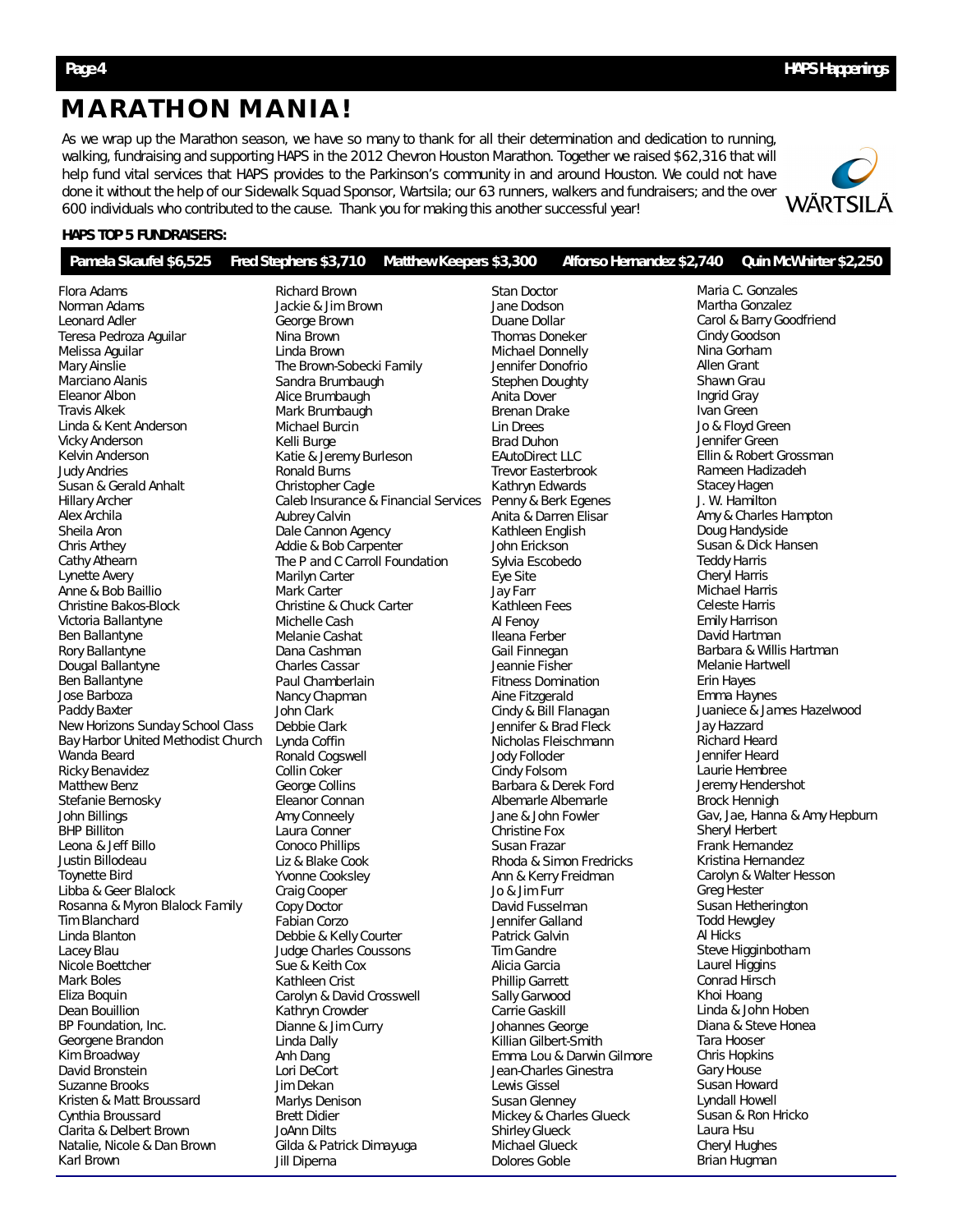Katy & Joshua Huss Bryan Irish Mark Jackley Peggy Jackson Jeff Jackson Renee Jackson Jann Jackson McKenzie Daniel Jara Linda & Frank Jeanes Henrietta Jemelka Jim Jemelka Joohi & J. Ernesto Jimenez Angela Johnson Corey Johnston Sandra & Jim Johnston Maura Jones Emilie Jones Earle Jones Terrell Jones Laura & Dan Junek Jay & Gerry Karkowsky Ms. Shirley Kay Leon Keeble Jolynn & Larry Keepers Wesley Keepers Robert Keepers Matthew Keepers Mehmet Kelekci Kate Keltz Jim Kern William Keyser Pravin Khemani M'Lissa & David Kiel Lauren King Dave Kinnan Doreen & John Kirst Hal Knape Chris Kohoutek Linda Krejbjerg Vicki & Sam LaBita Eugene Lai Therese Lai Ann & Marc Laird Adam Laird & Whitney Smith Mary & Brett Lamb Renae Lamm Mary Frances Lapidus Chris LaPoint Rob LaRocque Margaret Lauck Lauren Leland Matt Lenhart Tc Lenormand Damon Leonetti Ida Li David Lilly Charlie Lindahl Greg Linney Vivian & Stanley Lipman Jack Lippincott Barry Lofton Laura Lukin The Mac Betty MacNeill Mike Macomber Mary Madden Steve Maliszewski Jill Mandel Maggie & Bill Mann Calvin Mann

Kristi Marcantel Mr. & Mrs. Louis J. Marchiafava Mark Marconi Sylvia Marsh Anne Martin Larry Martin Shana Martin Dustin Martin & Steve Balfanz Kristyn Martinez Juanita Martinez Lucy Martinez Stephanie Marzuola Andrew Mata Toney May Jo May Mark Mazoch Robert McAshan Rosemarie McAuliffe Joanne McCaigue Alice McCarthy Ciara McCorley Gail McCrary Nancy & Tom McCue Ron McFatridge Richard McHenry Ashlie & Matt McKenzie Greg McLauchlin Karen McLinden David McRoberts Quin McWhirter Marilyn Mease Leslie Medley Russell Payam Mehdizadeh Vance Meischen Jeff Mentlewski Sabrina & Michael Mercer Rhonda Michalsky Ian Middleton Jeffrey Mills Gregory Mills Carolyn Mock Dina & George Moon John Moore Tim Moore Catherine Morehouse Sallie Morian Diane Morin Anne & Jack Moriniere Susan Morrison Michael Morse Joyce M. Motyka Vickie Mueller Barbra & Joe Munisteri Sharon Nations Kelly Nelms Debby Nelms David Nelson Barnabas Nemec Jessa Newman Dung Nguyen Parker Nicholson Regina Niemeyer Joyce & Gary Nimetz Pamela Noey Debbie & Chris North Chris Novosad Barbara Nowotny Eduardo Nunez Jerry O'Brien Diane & Ian O'Connell

Carol Oeller Lisa Ogilvie Festus Okiomah Jennifer & Adam Oliver Alfred Ortiz Adam Osborn Linda R. O'Toole Lindsey Own Kristin Page Sara Paine Mary Papageorge John Parker Sarah Parks Linda & David Payne Jered Pecoraro John Penn Juan V. Perez Jeff Peters Leslie Petersen Julia & Pete Peterson Anna Petrites Pfizer Inc. Julie Phillips Pheidip Pides Kuwanna Pietras Angela Pina Karen Piotrowski Thomas Piotrowski Diana Power Gary Prazak Carolyn Price Linda Price John Prince Heath Pritchett Joy & Dickie Pulaski Marcia Pumpelly Kara & Henry Rabago David Rainey Jerry Rasmussen Thomas Rayburn The Redding's Carole Riekert Laura & Aaron Rigamonti Mr. and Mrs. T.J. Rigamonti Jennifer & Tom Rigamonti, Jr. Josh Rivas Kim Rizo Richard Roach Patricia Roberts Michael Roberts Diane & Joe Roberts Maurice Robinowitz Phillip Robinson Mrs. Hilary Rochelle Timothy Roden Troy Roder Jesse Rodriguez Karen & Arthur Rogers Michael Romeo Evelyn & James Rose David Rose Sheila & Marvin Rosenberg Gregg Rosenberg Ronald Rosenhagen Brenda Rothchild Nancy Ruby John Rudisill Richard Rush Lynn Russell April Ryan

Sophie Rydin Ben Saldana Denise Saylor Myrna Bregman Schaffer Frank Scheers Julie & Michael Schensted Kama Schermerhorn Mya Schiess Cristy & Mike Schmidt Renee Schoenborn John Schoepf Linda Schroeder John Schoepf Linda Schroeder Carol Schultz Robbie Scott Sharon Sebesta Suzanne Seepersad Conan Shearer Ryan Shearer Steven & Linda Sheldon Shell Oil Company Mary Louise Sherk Taiyeb Shipchandler Christie Shopoff Carolyn & John Simmons Stephanie & Bubba Simon Mrs. Eileen Simons Dana Simpson Miriam & Mike Singer Lior Sion Rod Skaufel Pamela Skaufel Margaret & Brian Skaug Mrs. Mary Smart Alan Smidlein Linda Smith Meryl Smith The Spaur Family Karen & George Speir Troy Spencer Ellias Stabinsky Martha Stafford Jacqueline Steel Bruce Stein Kim Steinmetz Gregg Stephens Susan & Gordon Sterling Charles Sterling Jackie & Julie Stevenson Cherylin Stimpson The Stone Family David Stotsky Delsie Stoute Clint Strittmatter Anne & Tio Suman Elizabeth Suman Mary & Rick Suman Tina Summers Sunrise Plastic Enterprise, Inc. Doris Sykora Phil Szota The Chair Tai Chi Company Jennifer Talbert Sharon Talley David Taylor Cindy & Howard Tenney Gene Tenney Hue Thai Anne Thobae

Richard N. Thompson Darlene Thurm Sara Tiner D. C. Toedt Colleen Tolar Jason Tracy Mallory & Chris Travers Pat & Lee Travers Katy Travers Kathryn Travers Dan Treat Brian Tudman Allison Van Evera David Vandor Lorie Varnas Dorothy Vetrano Carlene & Stanley Victor Rhonda View Lori Viggiano Jones Robert Villeneuve Brian Vincent Richard Volz Grant Walker Jane Wallace Amy Walsh Karin Wang Travis Warner Susan Watson Carol & David Waymire Hope Weber Betty Jo Weiser Jacqueline Weldy Lisa Westarp Tammie & Mike Westrum Lee Whitley Mona Whitmarsh Rachel Whitmire Sarah Williams Brittany Williams Jeff Williams Faye & Ray Wilson Aline & Collie Wilson Jane & Larry Wilson Brad Wilson Ron Winn Mr. & Mrs. Dallas Wolf Gil Wolfe Clifton W. Woltz Stefanie Wood Woodfin Agency Claire Woods Scott Woolley Dari Wright Carole Yaley Timothy Young Sandy Younkin Gabriel Zamora Barby & Freddy Zelaya Xiaoman Zhang Ann & Ben Ziker Natalia Zoubtsova Brian Zygo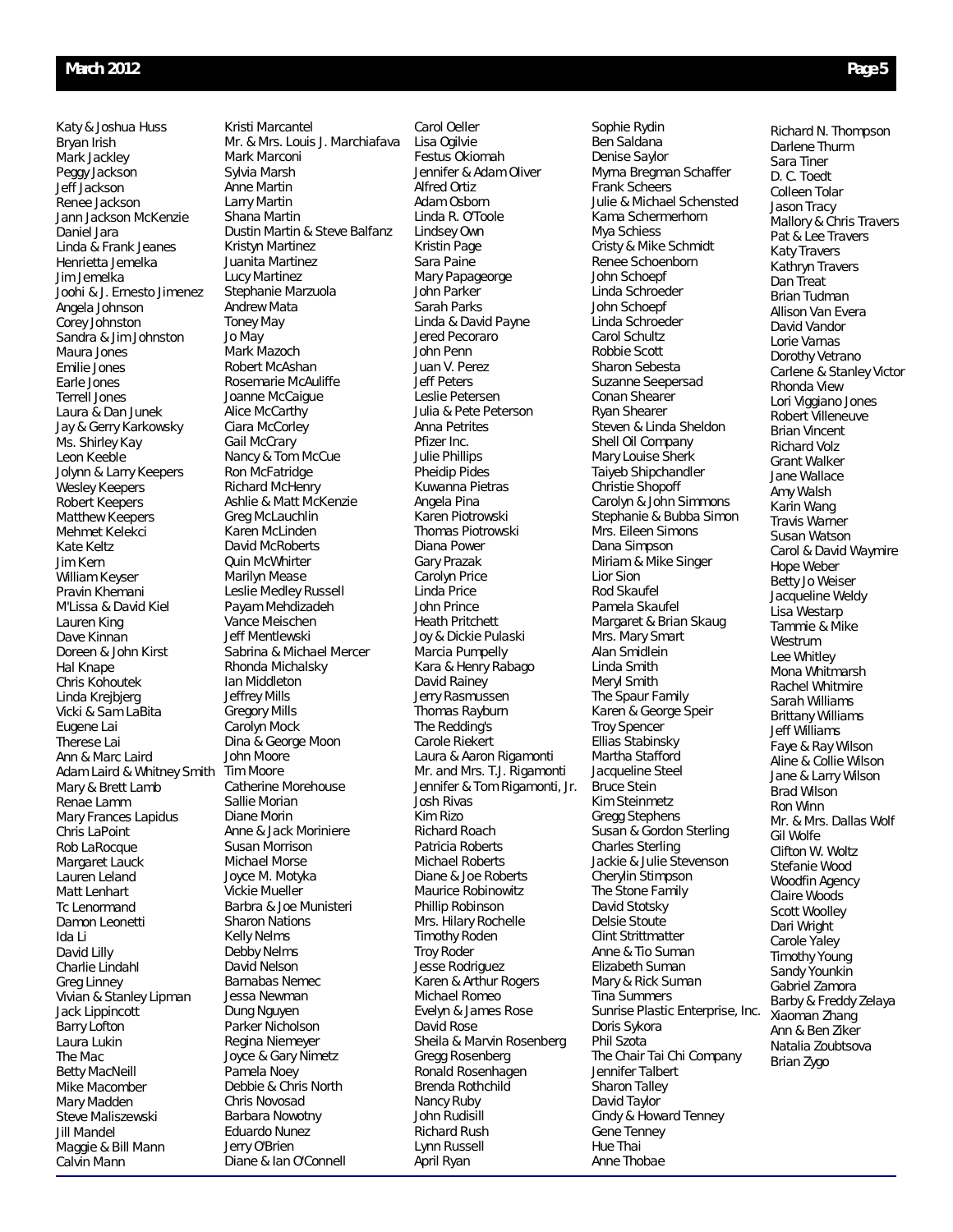# **Diet Affects Likelihood of Developing Parkinson's Disease**

New research suggests that the way people eat may impact whether they develop Parkinson's disease (PD). Two studies, one carried out at a PDF Research Center at Columbia University in New York and published in the journal Movement Disorders and another carried out at hospitals in Japan and published in the European Journal of Neurology, found that adherence to a particular type of diet was associated with reduced odds of having Parkinson's.

Previous research suggested that diet might play a role in the development of Parkinson's. In particular, a single large study found that people who consumed a diet high in vegetables, whole grains, fruits, and legumes along with moderately high levels of fish but low to moderate levels of dairy, meat, and poultry — the so-called "Mediterranean-style diet" — had a lower chance of developing Parkinson's.

In these two studies, researchers from a large Japanese consortium of neurologists called the Fukuoka Kinki Parkinson's Disease Study Group in Japan and a PDF-supported group at Columbia University led by Roy Alcalay, M.D., M.Sc., both followed up on those previous findings. They recruited groups of people with and without Parkinson's, and used surveys to collect data on what people in each group ate. They then looked to see whether there was a significant association between the types of diets people consumed and whether they had Parkinson's.

## **Results**

- Eating a Mediterranean-style diet was associated with significantly reduced odds of developing Parkinson's.
- Those who followed a diet other than Mediterranean-style did not have an increased the risk of developing Parkinson's.
- The New York study found that, among people with Parkinson's, those who did not follow the Mediterraneanstyle diet developed the disease earlier in life than those who did follow the diet.
- In the Japanese study, a healthy diet that was characterized by a high intake of vegetables, seaweed, pulses, mushrooms, fruits and fish, was inversely associated with the risk of Parkinson's with a border-line significance.

# **What Does it Mean?**

These studies add to the growing body of research that has found a relationship between diet and neurodegenerative diseases such as Parkinson's and Alzheimer's disease. It is important to note that this work does not show that eating a diet different than a Mediterranean-style diet will significantly increase the risk of Parkinson's. Rather; it suggests that a Mediterranean-style diet is protective against the development of Parkinson's.

Previous nutritional studies have reported inconsistent findings about the relationship to diet and Parkinson's. The authors of both these studies suggest that these inconsistencies may be the result of focusing on single food items or nutrients such as just fish or vitamin E. Such studies do not take into account how nutrients interact or diet as a whole. Instead, these authors focused on the total diet in relationship to Parkinson's.

There are important limitations to these studies. Both studies were retrospective. They asked people with PD and controls to fill out questionnaires about their recent eating habits. Because PD has been shown to cause changes in sense of smell and appetite, and PD medications may further change dietary preferences, it is possible that the diets of subjects with PD changed after diagnosis, making it difficult to determine whether the diet led to Parkinson's or Parkinson's led to the diet. Nevertheless, the results presented in these two studies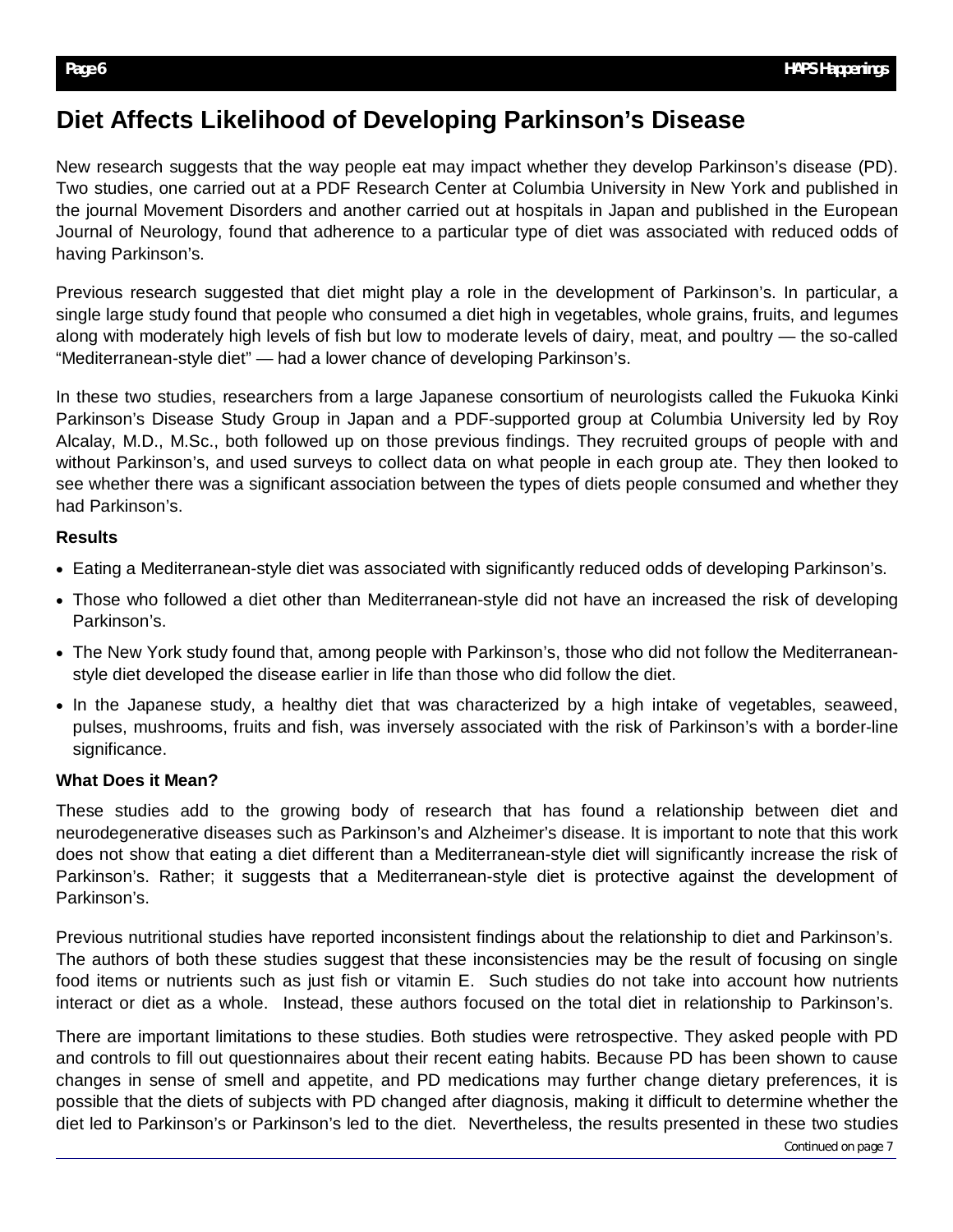

While we make every effort to be accurate and thorough, it is possible to accidently omit or misspell a name. Please contact the HAPS office with corrections.

**Diet** continued from page 6

agree with a previous study that tracked diet (prospectively) over time and also found that a Mediterraneanstyle diet was associated with a lower risk of PD. Also, the participants in these two studies, combined, were ethnically diverse, increasing the likelihood these results may be applied to a broader population.

Taken together, these studies suggest that a diet high in fish, vegetables, whole grains, fruits and legumes is not only healthy but may also be protective against Parkinson's.

References: Alcalay, R. N., Gu, Y., Mejia-Santana, H., Cote, L., Marder, K.S., Scarmeas, N. (2012). The Association between Mediterranean Diet Adherence and Parkinson's Disease. Movement Disorders, Published online Feb 7, 2012. doi:10.1002/mds.24918

Okubo, H., Miyake, Y., Sasaki, S., Murakami, K., Tanaka, K., Fukushima, W., Kiyohara, C., Tsuboi, Y., Yamada, T., Oeda, T., Shimada, H., Kawamura, N., Sakae, N., Fukuyama, H., Hirota, Y., Nagai, M. and the Fukuoka Kinki Parkinson's Disease Study Group (2011). Dietary patterns and risk of Parkinson's disease: a case-control study in Japan. European Journal of Neurology. doi: 10.1111/j.1468-1331.2011.03600.x

*This article was originally published February 27, 2012 by the Parkinson's Disease Foundation (PDF). It is reprinted in its entirety, with permission from PDF. For other news, please visit www.pdf.org.* 



# **Celebrate Brain Awareness Week March 12-18th**

Brain Awareness Week is a global campaign that unites those who share an interest in elevating public awareness about the progress and benefits of brain and nervous system research. Celebrate Brain Awareness Week using this opportunity to learn about your brain and the brain research that is being done around the world.